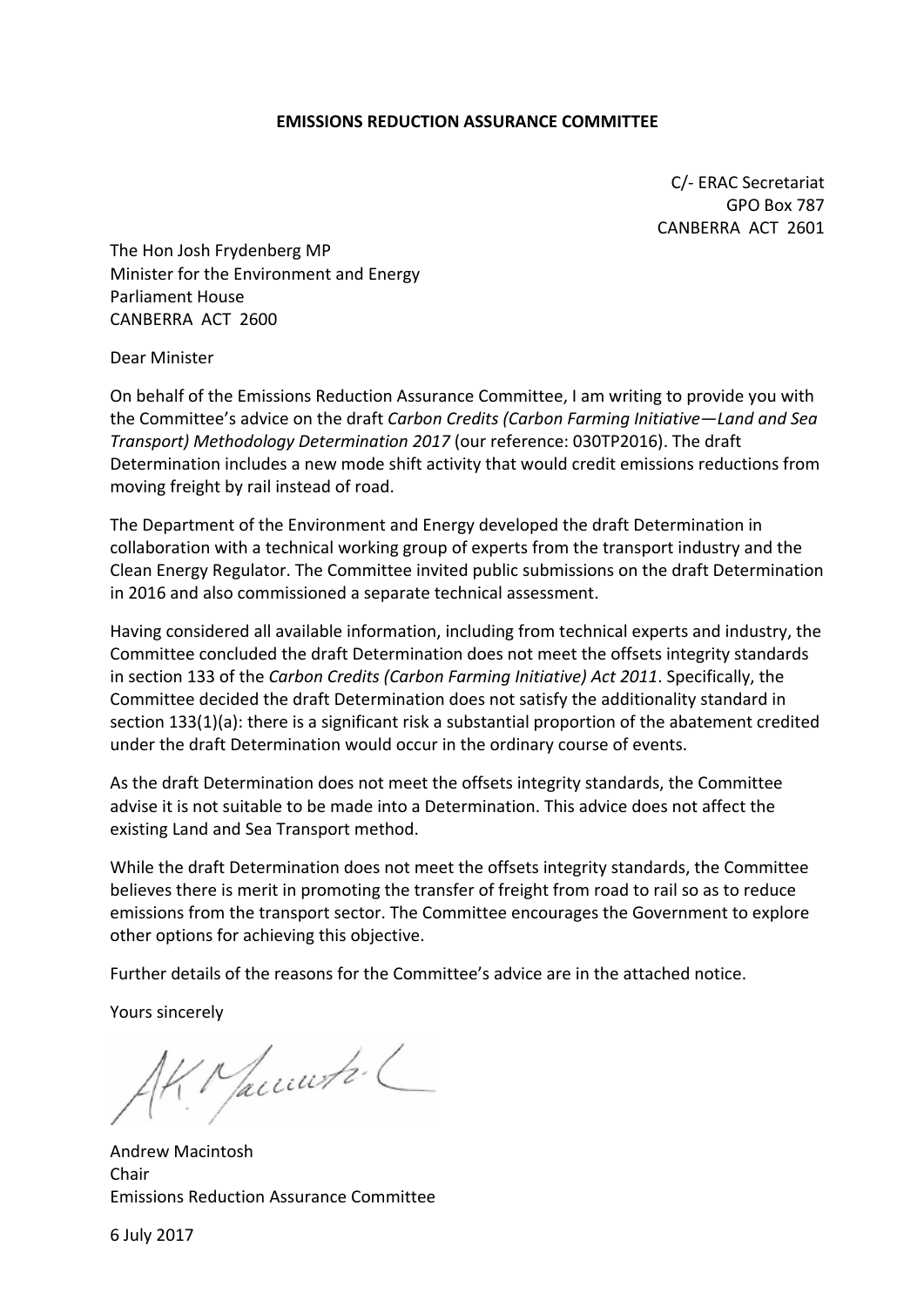## **EMISSIONS REDUCTION ASSURANCE COMMITTEE**

# **Notice of advice to the Minister for the Environment under subsection 123A(2) of the** *Carbon Credits* **(***Carbon Farming Initiative) Act 2011* **(the Act)**

## *Draft new Carbon Credits (Carbon Farming Initiative— Land and Sea Transport) Methodology Determination 2017* **(draft Determination)**

On 26 June 2017, the Emissions Reduction Assurance Committee (ERAC) decided the draft Determination is not suitable to be made into a Determination.

In making this decision, the ERAC considered:

- 1. the offsets integrity standards specified in section 133 of the Act;
- 2. the views of the technical assessors; and
- 3. the public submissions received during the public consultation period.

The ERAC was not directed to have regard to any additional issues under section 123B of the Act in providing its advice on the draft Determination.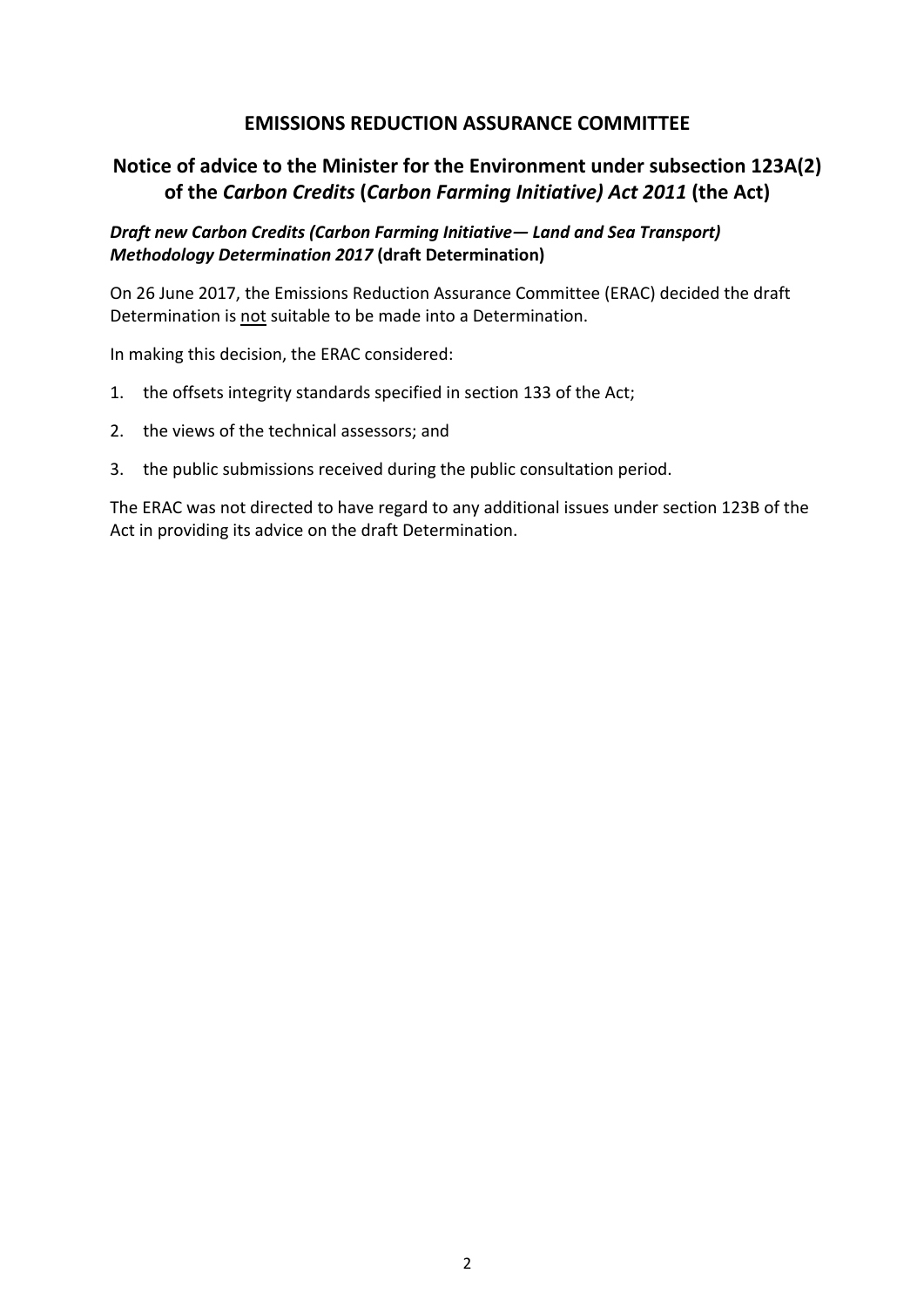# **1. Assessment against the offsets integrity standards**

| Section*  | Requirement                                                                                                                                                                                            | <b>Statement</b>                                                                                                                                                                                                                                                                                                                      |
|-----------|--------------------------------------------------------------------------------------------------------------------------------------------------------------------------------------------------------|---------------------------------------------------------------------------------------------------------------------------------------------------------------------------------------------------------------------------------------------------------------------------------------------------------------------------------------|
| 133(1)(a) | The draft Determination's<br>requirements and method should<br>result in carbon abatement that<br>is unlikely to occur in the<br>ordinary course of events<br>(disregarding the effect of the<br>Act). | The draft Determination does not meet this<br>standard. Due to the nature of the factors that<br>influence mode choice decisions, there is a<br>significant risk a substantial proportion of the<br>abatement credited under the draft Determination<br>would be non-additional (it would occur in the<br>ordinary course of events). |
| 133(1)(b) | Estimations of removal, reduction<br>or emission, as the case may be,<br>are measurable and capable of<br>being verified.                                                                              | The draft Determination includes appropriate<br>equations and methods for estimating emissions<br>and emissions reductions, and for verifying<br>emissions and emissions reductions. Accordingly,<br>the ERAC considers the draft Determination<br>complies with this standard.                                                       |
| 133(1)(c) | Carbon abatement used in<br>ascertaining the carbon dioxide<br>net abatement amount for a<br>project must be eligible carbon<br>abatement from the project.                                            | The ERAC considers the draft Determination<br>complies with this standard.                                                                                                                                                                                                                                                            |
| 133(1)(d) | The draft Determination is<br>supported by clear and<br>convincing evidence.                                                                                                                           | The evidence base for the draft Determination is<br>generally sound. Accordingly, the ERAC considers<br>the draft Determination complies with this<br>standard.                                                                                                                                                                       |
| 133(1)(e) | Material amounts, in carbon<br>dioxide equivalent, of<br>greenhouse gases that are<br>emitted as a direct consequence<br>of carrying out the project are<br>deducted.                                  | The method of calculating net abatement for<br>activities under the draft Determination ensures<br>that any material emissions will be deducted.<br>Accordingly, the ERAC considers the draft<br>Determination complies with this standard.                                                                                           |
| 133(1)(f) | Estimates, projections or<br>assumptions included in the<br>methodology are conservative.                                                                                                              | Where assumptions and estimates are used, they<br>are conservative. Estimates of road emissions<br>intensities in the mode shift activity were amended<br>based on the technical assessor's<br>recommendations. Accordingly, the ERAC considers<br>the draft Determination complies with this<br>standard.                            |
| 133(1)(g) | Such other standards that are set<br>out in the legislative rules.                                                                                                                                     | Not applicable.                                                                                                                                                                                                                                                                                                                       |

\* Section of the Act